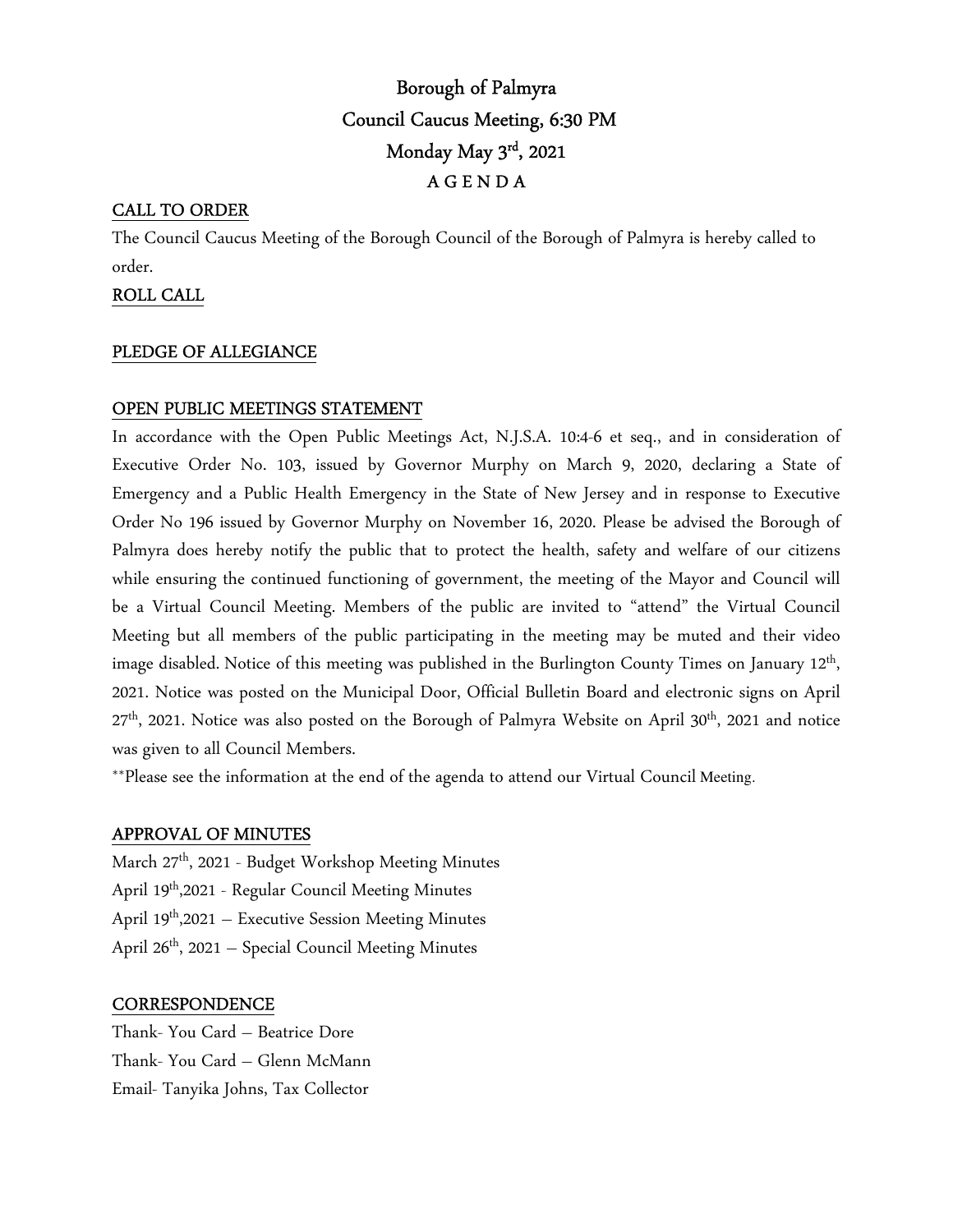#### REDEVELOPMENT

- Rt. 73 South Redevelopment Area- Update
- Outlaw Training & Fitness/620-622 Highland Ave Redevelopment Project Update
- Redevelopment Study Block 80 Lot 6, former Knights of Columbus property- Update

#### PROFESSIONAL UPDATES

William Kirchner, ERI

# PUBLIC COMMENT

We request those participants wishing to have or make a Public comment, email their questions or comments in advance to Municipal Clerk Rita Jackson at djackson@boroughofpalmyra.com. The opportunity to submit comments prior to meeting expires at 12:00 PM on Monday May  $3<sup>rd</sup>$ , 2021. You must include "Meeting Question/ Comment" in the subject line and your name and full address for your comment to be considered valid. Comments submitted in a timely and complete manner will be reviewed and read during the virtual Council Meeting; it may be necessary to follow-up with persons submitting comments at a later date. All comments will become part of the record and included with the Meeting Minutes.

For those choose to "attend" the Virtual Meeting, Mayor Tait will open the meeting to the public for comments. Comments should be limited to no more than (2) two minutes. All comments will become part of the record and included with the Meeting Minutes.

# 2021 MUNICIPAL BUDGET

Resolution 2021-122, Resolution to Read the 2021 Budget by Title Only

Public Hearing 2021 Municipal Budget

Resolution 2021-123, Resolution Authorizing the Adoption of the 2021 Municipal Budget

#### RESOLUTIONS

Resolution 2021-124 and Resolution 2021-125 will be enacted as a single motion, if either resolution needs additional discussion, it will be removed from the consent agenda and voted on separately

Resolution 2021-124, Resolution Awarding a Contract to Environmental Resolutions, Inc. (ERI) for the engineering design and Construction Services on 2<sup>nd</sup>. Street per their proposal dated April 13<sup>th</sup>, 2021 in the amount of \$11,750.00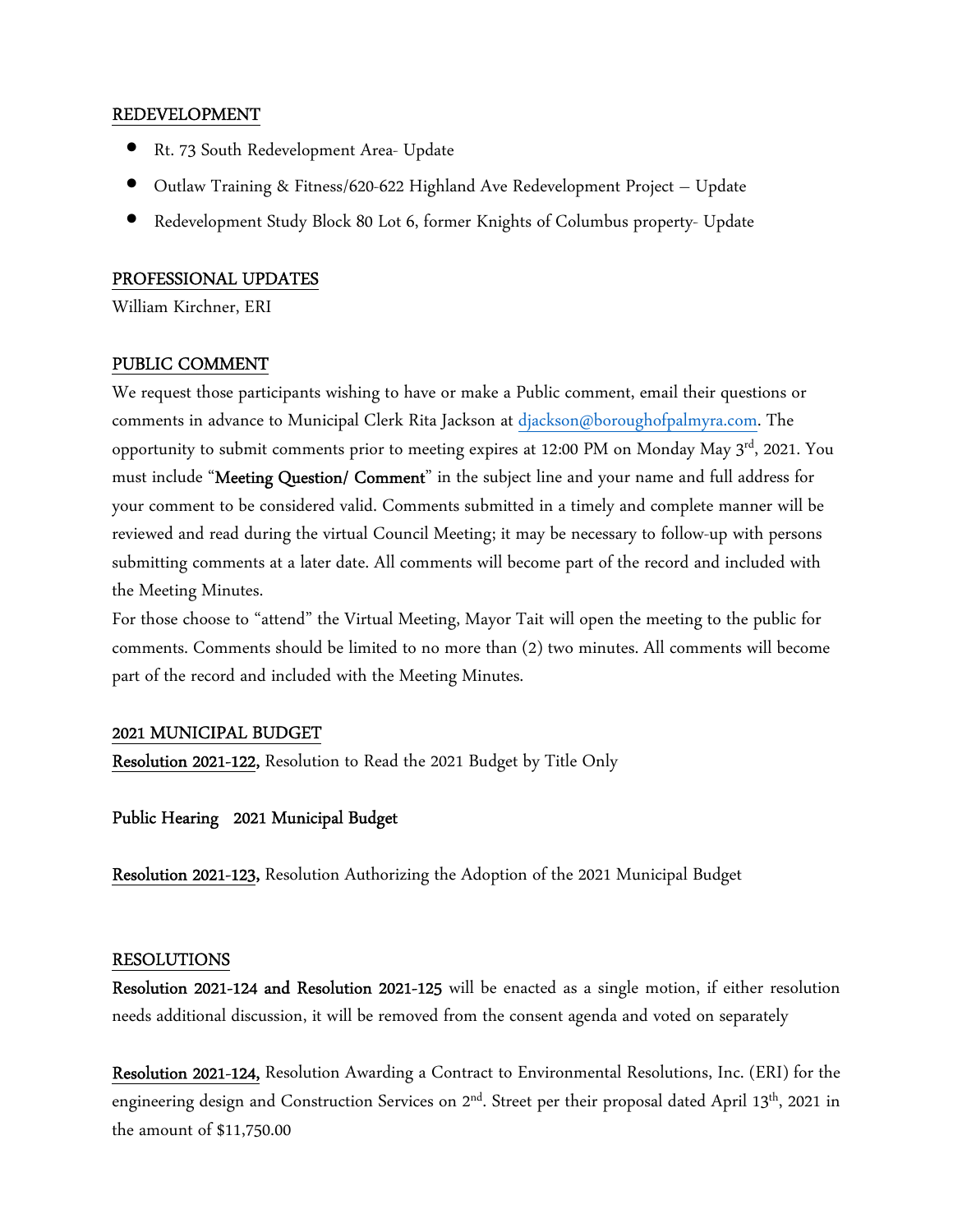Resolution 2021-125, Resolution Authorizing the Award of a Contract to South Jersey Turf Consultants. LLC Per their Various Proposals dated December 2020 for Artificial and Natural Turf Maintenance in the amount of \$25, 876.69 Subject to Pay-to-Play and Other State Bidding Requirements and Per the Chief Financial Officer's Certification

#### DISCUSSION ITEMS

- Borough Hall staffing and re-opening to the public COVID-19 Update and Field Restroom Usage
- Field usage Ordinance
- Collective Bargaining Agreement with Palmyra Police Association
- Public Works new hires
- Police Department new hires/ Class I Police Officers
- Purchase Orders Council signature requirement
- Sidewalk/snow & ice removal ordinance
- Marijuana legalization
- Riverton Jetter Agreement
- Fire Company Lease
- Sewer lateral responsibility Ordinance and Sewer bills
- Salary review Committees
- Additional Parking Ordinance
- Handicap Parking Sign Ordinance
- Rt. 130/Delaware River Corridor Plan Endorsement Committee appointees
- Veterans Memorial Park Improvement Project- update
- **Grant Opportunities** 
	- DCA Local Recreation Improvement Grant
	- DCA Shared Service Grant- explore potential Fire Department/EMS merger NJ DOT 2022 Municipal Aid
- Sewer Plant generator replacement

# ADMINISTRATORS REPORT

- JIF Elected Officials Training Seminar
- Safe Treatment and Protection of Minors Training Webinar